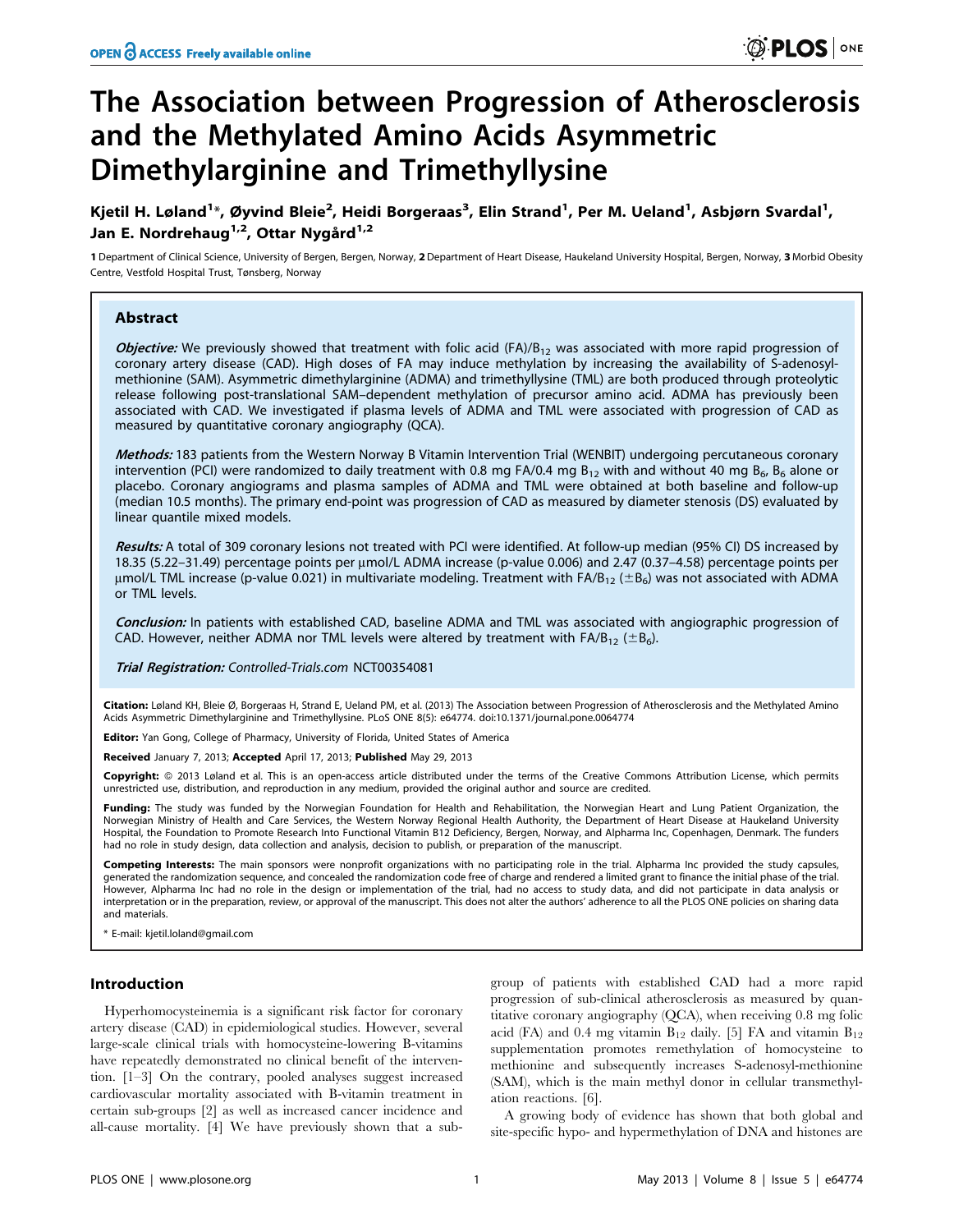associated with cardiovascular disease (CVD). [6] High doses of FA induce aberrant DNA methylation in some [7] but not all studies. [8] It has been speculated that the lack of cardiovascular protective effect of homocysteine-lowering FA supplementation is due to a simultaneously increased methylation potential and subsequent epigenetic alterations of gene expression by folate. [9] Histone methylation is limited to the e-amino groups of amino acid residues in the form of mono-, di- or trimethylation, [6] and only two amino acids in histones undergo methylation, i.e. arginine and lysine. [10].

Asymmetric dimethylarginine (ADMA), a product of proteolytic degradation of methylated proteins such as histones, is a wellknown inhibitor of nitric oxide synthase (NOS) and has been associated with endothelial dysfunction and CVD. [11–14] ADMA levels have not, to our knowledge, been linked to global methylation status. 6-N-trimethyllysine (TML), a precursor in carnitine synthesis, [15,16] is another methylated amino acid which is produced through the lysosomal or proteasomal degradation of proteins such as histones containing methylated amino acids residues, specifically trimethylated lysine. [16].

We investigated whether ADMA and TML could serve as predictive markers of progression of CAD as measured by QCA and if treatment with FA-vitamin  $B_{12}$  is related to ADMA or TML levels.

#### Methods

## Study Design and Patient Population

The current study included patients who participated in the Western Norway B Vitamin Intervention Trial (WENBIT). WENBIT was a double-blinded, placebo-controlled, two-centre trial conducted among 3090 adult patients (20.5% women) having undergone coronary angiography for suspected CAD. Details, inclusion and exclusion criteria, and the main results of the trial have been described previously [1] In order to simultaneously evaluate the effect of  $FA/\nu$ itamin  $B_{12}$  and vitamin  $B_6$ , patients were randomly assigned into 4 groups, using 2 by 2 factorial design, to daily receiving an oral capsule with one of the following compositions: 1) FA 0.8 mg, vitamin  $B_{12}$  (cyanocobalamin) 0.4 mg and vitamin  $B_6$  (pyridoxine) 40 mg, or 2) FA plus vitamin  $B_{12}$ , or 3) vitamin  $B_6$ , or 4) placebo. In this study we evaluated the effect of  $FA/\text{vitamin}$   $B_{12}$  on plasma levels of ADMA and TML. Intervention groups 1) and 2) were thus compared to 3) and 4) in the subsequent analyses.

In the current sub-study, patients at high risk of procedural complications, or those presenting with a baseline coronary anatomy of such a nature that re-angiography probably would prove unsuccessful, were also excluded. Further exclusion criteria were baseline and/or follow-up coronary angiograms considered unsuitable for quantitative analysis.

At Haukeland University Hospital a total of 570 patients underwent percutaneous coronary intervention (PCI) following the baseline angiography during the sub-study inclusion time period and were eligible for re-angiography, of which 371 (65%) underwent re-angiography as previously described. [5] A total of 23 (6%) participants were excluded from the analysis due to technically inadequate angiograms and 165 (47%) participants did not fulfill QCA lesion criteria. We included 183 patients with adequate serial QCA data who had at least one qualifying lesion, resulting in a total of 309 coronary lesions for analyses.

### Ethics Statement

All clinical investigation was conducted according to the principles expressed in the Declaration of Helsinki. Written informed consent was obtained from all WENBIT participants, and an additional written informed consent was collected from patients scheduled for re-angiography. Both WENBIT and the current sub-study were approved by the Regional Committee for Medical and Health Research Ethics (Regional Ethics Committee [REC] West/Regional Etisk Komité [REK] vest, which is the institutional review board available at http://helseforskning. etikkom.no), the Norwegian Medicines Agency (Legemiddelverket) and by the Data Inspectorate (Datatilsynet). WENBIT was registered with ClinicalTrials.gov with identifier NCT00354081 and URL http://www.clinicaltrials.gov/ct2/show/NCT00354081. WENBIT was a two-centre study conducted at Haukeland University Hospital, Bergen, and Stavanger University Hospital, Stavanger, both located in western Norway. All clinical research was conducted in Norway and was subject to Norwegian law.

## Quantitative Coronary Angiography

Both baseline and follow-up coronary angiograms were analysed using QCA by two trained technicians blinded to the treatment regimen and supervised by an experienced interventional cardiologist. A total of 16 coronary artery segments were evaluated in all patients; i.e. 15 segments as per the American Heart Association standardization criteria, [17] plus the right atrioventricular branch. Eligible lesions for analysis had a reference diameter  $\geq 2$  mm, diameter reduction of  $\geq 30\%$  at either baseline or follow-up, and were adequately visualized at similar projections at both procedures. The analysed segment had not been treated with PCI. Cases of disagreement between the observers, about eligibility of a certain lesion, were subject to reanalyses by both observers. Following all QCA procedures, segments from both observers were compared to ensure equality concerning accurate numbering of segments, the correct angiogram analysed, and the actual stenosis portrayed.

Lesions were analysed using digitalized QCA (Quantcor QCA [CAAS II V 5.0], Pie Medical Imaging, the Netherlands). An enddiastolic frame showing the stenosis without foreshortening or vessel overlap, and free of intra-coronary wires, was selected. If the stenosis differed in severity in different projections, the projection demonstrating the most severe stenosis was subject to analysis. The contrast-filled tip of the catheter was used for calibration, and computer-defined obstruction analysis without manual contour correction was used where applicable. However, ostial stenoses required the use of manually-defined obstruction analysis (userdefined reference vessel diameter and stenosis length), while branched artery segment required manual correction of vessel contour.

#### Follow-up and End-point

The primary measure for each selected lesion was diameter stenosis (DS) [18,19] in percentages, measured as continuous variables and defined as the mean of the values measured separately by two different observers.

When all baseline and follow-up lesions had been analysed by both observers, the inter-observer difference in DS was calculated. The 10% of lesions with the largest difference were subject to reanalysis.

The primary angiographic end-point of the study was defined as DS measured at follow-up, while baseline values were used for adjustment. I.e. change in DS was the de facto end-point.

### Blood Samples

Blood samples were collected at baseline and at the reangiography. Routine blood analyses such as hematologic parameters, renal function markers and lipid-related factors were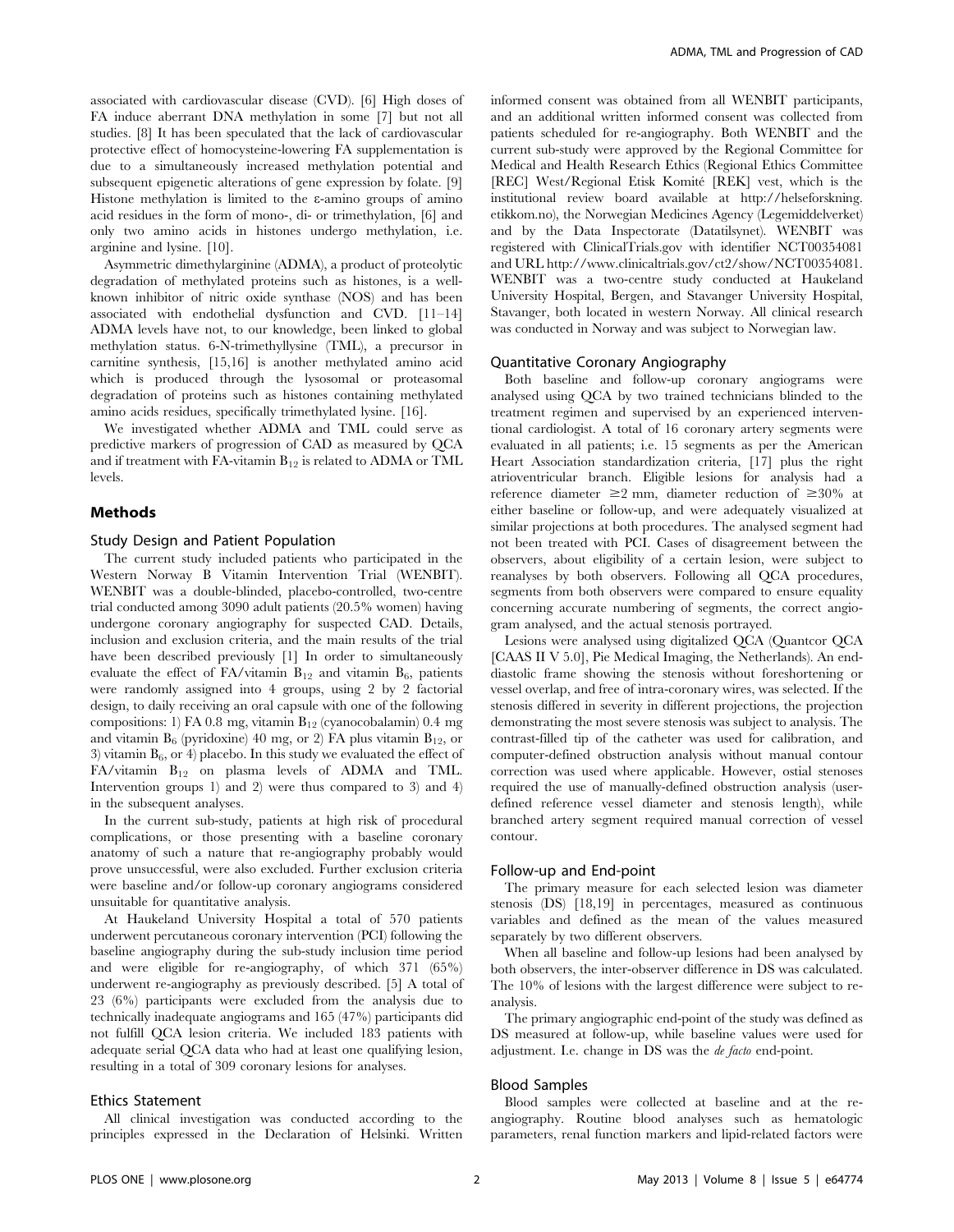Table 1. Baseline Characteristics and Laboratory Findings in Patients with Angiographic Coronary Lesions (n = 183).

| <b>Characteristics</b>                     | Group $1(n = 98)$<br>FA, $B_{12} \pm B_6$ | Group $2(n = 85)$<br>Placebo or B <sub>6</sub> | P-value |
|--------------------------------------------|-------------------------------------------|------------------------------------------------|---------|
| Demographic characteristics                |                                           |                                                |         |
| Age - years                                | 59.3 (10.5)                               | 61.5(9.4)                                      | 0.14    |
| Female sex - no. (%)                       | 17(17.3)                                  | 12(14.1)                                       | 0.69    |
| <b>Clinical characteristics</b>            |                                           |                                                |         |
| Systolic Blood Pressure - mmHg             | 138.3 (20.7)                              | 147.4 (23.9)                                   | 0.01    |
| Body Mass Index - m <sup>2</sup> /kg       | 27.0(3.2)                                 | 27.2(3.5)                                      | 0.79    |
| Ejection Fraction - $\%$ <sup>a</sup>      | 60.7(7.4)                                 | 61.6(9.2)                                      | 0.45    |
| Cardiovascular risk factors - no. (%)      |                                           |                                                |         |
| Stable angina at baseline angiography      | 67 (68.4)                                 | 59 (69.4)                                      | 0.88    |
| NSTACS at presentation                     | 31 (31.6)                                 | 26 (30.6)                                      | 0.88    |
| Extracardial vascular disease <sup>b</sup> | 7(7.1)                                    | 15 (17.6)                                      | 0.03    |
| Prior AMI                                  | 24 (24.5)                                 | 26 (30.6)                                      | 0.36    |
| Prior PCI                                  | 22 (22.4)                                 | 12 (14.1)                                      | 0.15    |
| Prior CABG                                 | 5(5.1)                                    | 1(1.2)                                         | 0.14    |
| Hypercholesterolaemia                      | 58 (59.2)                                 | 58 (68.2)                                      | 0.20    |
| Hypertension                               | 40 (40.8)                                 | 40 (57.6)                                      | 0.40    |
| Diabetes Mellitus (type I and II)          | 7(7.1)                                    | 10(11.8)                                       | 0.28    |
| Current smoker                             | 34 (34.7)                                 | 27 (31.8)                                      | 0.68    |
| Disease severity                           |                                           |                                                | 0.90    |
| 1-vessel disease                           | 36 (36.7)                                 | 31 (36.5)                                      | 1.00    |
| 2-vessel disease                           | 41 (41.8)                                 | 38 (44.7)                                      | 0.77    |
| 3-vessel disease                           | 21(21.4)                                  | 16 (18.8)                                      | 0.71    |
| Medical therapy <sup>c</sup> - no. (%)     |                                           |                                                |         |
| <b>Statins</b>                             | 98 (100.0)                                | 81 (95.2)                                      | 0.03    |
| β-adrenergic receptor antagonists          | 82 (83.7)                                 | 57 (67.0)                                      | 0.01    |
| Calcium antagonists                        | 18 (18.4)                                 | 11 (12.9)                                      | 0.32    |
| ACE-inhibitors <sup>d</sup>                | 12 (12.2)                                 | 19 (22.4)                                      | 0.07    |
| Acetylsalisylic acid                       | 96 (98.0)                                 | 85 (100.0)                                     | 0.19    |
| ADP receptor antagonists                   | 92 (93.9)                                 | 79 (92.9)                                      | 0.80    |
| <b>Laboratory findings</b>                 |                                           |                                                |         |
| S-C-Reactive Protein - mg/L                | 1.8(4.9)                                  | 2.5(4.9)                                       | 0.40    |
| S-LDL cholesterol - mmol/L                 | 3.0(1.3)                                  | 3.1(1.1)                                       | 0.39    |
| S-HDL cholesterol - mmol/L                 | 1.2(0.4)                                  | 1.2(0.4)                                       | 0.76    |
| Apolipoprotein B100 - g/L                  | 0.87(0.34)                                | 0.88(0.28)                                     | 0.33    |
| eGFR – mL/min/1.73 m <sup>2</sup>          | 95 (17)                                   | 93 (19)                                        | 0.34    |
| Serum glucose - mmol/L                     | 5.5(1.3)                                  | 5.7(1.7)                                       | 0.72    |
| Plasma -homocysteine - µmol/L              | 9.9(3.1)                                  | 9.8(3.3)                                       | 0.27    |
| Plasma folate - nmol/L                     | 10.1(5.8)                                 | 11.0(6.3)                                      | 0.20    |
| Asymmetric dimethylarginine - µmol/L       | 0.50 (0.09                                | 0.52(0.12)                                     | 0.23    |
| S-Trimethyllysine - µmol/L                 | 0.85(0.34)                                | 0.87(0.40)                                     | 0.48    |
| Carnitine - µmol/L                         | 40.5(7.5)                                 | 41.0 (10.1)                                    | 0.52    |
| $\gamma$ -Butyrobetaine – µmol/L           | 0.98(0.30)                                | 1.02(0.28)                                     | 0.05    |

For continuous variables, mean and standard deviation or median and interquartile range within each group is calculated. Student's T-test or Mann-Withney U-test was used to compare the two groups. For categorical variables, number and percentage is presentend and a Chi square test was used to compare the four groups. Fisher's exact test was used when appropriate. All biochemical parameteres are prestented as median (interquartile range). FA, folic acid (0.8 mg); B<sub>12</sub>, vitamin B<sub>12</sub> (0.4 mg); B<sub>6</sub>, vitamin B6 (40 mg); PCI, percutaneous coronary intervention; CABG, coronary artery bypass graft surgery; NSTACS, composite syndrom consisting of acute coronary syndrome including both ST-elevated and non-ST-elevated myocardial infarction; AMI, acute myocardial infarction; CHD, coronary heart disease; LMS, left main stem; LAD, left anterior descending artery; CX, circumflex branch; RCA, right coronary artery; ACE, Angiotensin I converting enzyme; LDL, low-density lipoprotein; HDL, highdensity lipoprotein; eGFR, estimated glomerular filtration rate; ADMA, asymmetric dimethylarginine. Percentages may not add up due to rounding of numbers. <sup>a</sup> Ejection fraction was measured during ventriculography for the majority of the patients. When this was not performed, ultrasonic echocardiography was used.

<sup>b</sup>A prior diagnosis of any peripheral or cerebrovascular disease.

<sup>c</sup>Medication at discharge.

dIncluding ARB - angiotensin receptor blockers. doi:10.1371/journal.pone.0064774.t001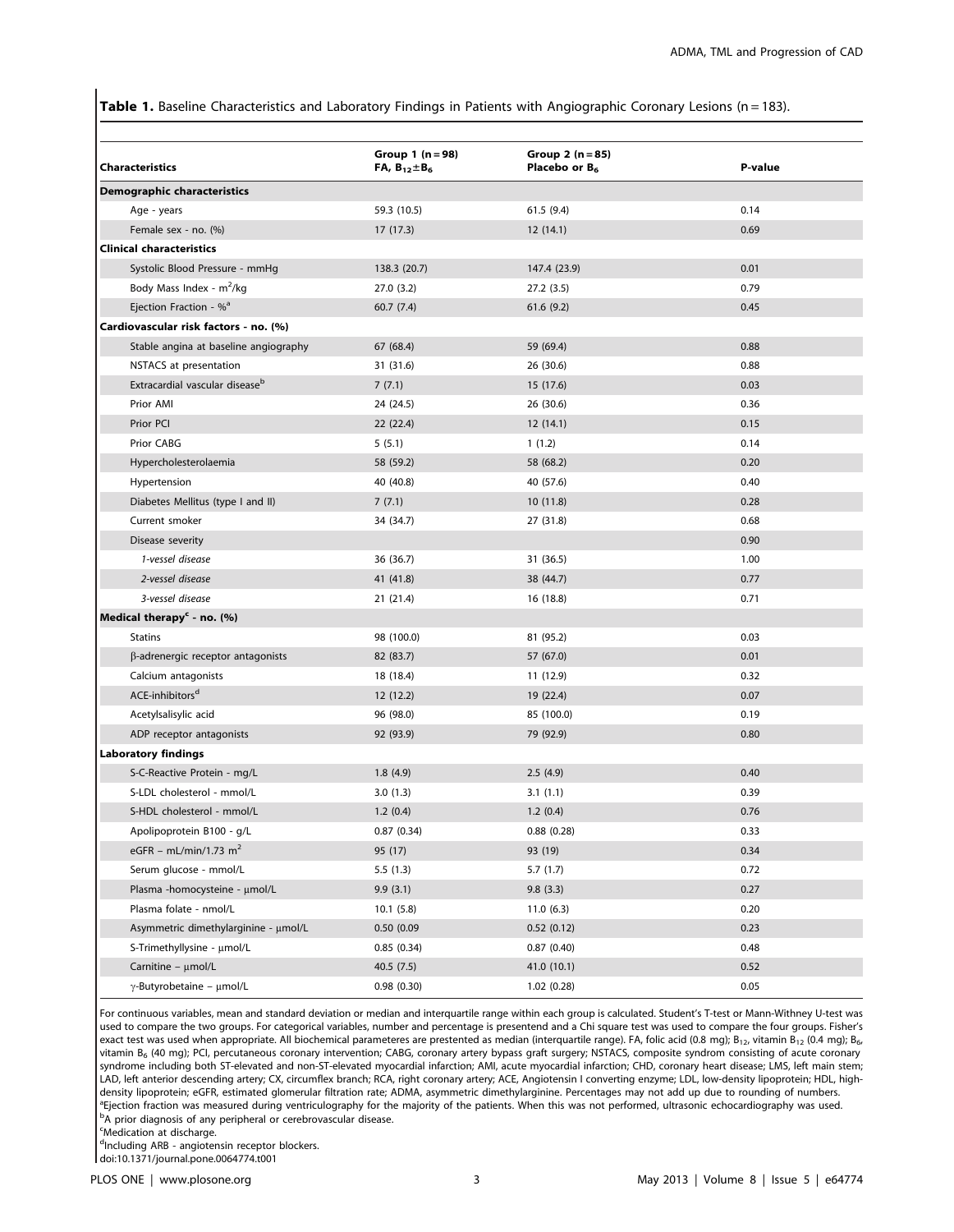Table 2. Baseline Angiographic Characteristics of the 309 Coronary Lesions (from n = 183 patients).

| Characteristic                    | Group 1 $(n = 152)$<br>FA, $B_{12} \pm B_6$ | Group 2 $(n = 157)$<br>Placebo or B <sub>6</sub> | P Value                  |  |
|-----------------------------------|---------------------------------------------|--------------------------------------------------|--------------------------|--|
| Selection - no. (%)               |                                             |                                                  |                          |  |
| Included coronary lesions         | 152 (49.2)                                  | 157 (50.8)                                       | $\overline{\phantom{0}}$ |  |
| Patients                          | 98 (53.6)                                   | 85 (46.4)                                        |                          |  |
| LMS lesions                       | 2(1.3)                                      | 1(0.6)                                           | 0.62                     |  |
| LAD lesions                       | 38(25.0)                                    | 31 (19.7)                                        | 0.33                     |  |
| CX lesions                        | 34 (22.4)                                   | 48 (30.6)                                        | 0.13                     |  |
| <b>RCA</b> lesions                | 78 (51.3)                                   | 77 (49.0)                                        | 0.78                     |  |
| Analysed segment morphology       |                                             |                                                  |                          |  |
| Length analysed segment - mm      | 21.0(7.2)                                   | 21.4(6.5)                                        | 0.58                     |  |
| Length stenotic segment - mm      | 10.2(4.2)                                   | 10.1(4.3)                                        | 0.80                     |  |
| Reference diamenter - mm          | 3.09(0.82)                                  | 3.08(0.69)                                       | 0.89                     |  |
| Minimum lumen area - $mm2$        | 4.16(2.76)                                  | 3.95(2.26)                                       | 0.45                     |  |
| Volume stenosis - mm <sup>3</sup> | 29.3 (11.9)                                 | 29.9 (11.9)                                      | 0.66                     |  |
| Minimum lumen diameter - mm       | 1.94(0.61)                                  | 1.90(0.49)                                       | 0.51                     |  |
| Diamenter stenosis - %            | 37.2(9.7)                                   | 38.0(9.6)                                        | 0.47                     |  |

For continuous variables, mean and standard deviation within each group is calculated. Student's T-test was used to compare the two groups. For categorical variables, number and percentage is presentend and a Chi square test used to compare the two groups. Fisher's exact test was used when appropriate. ). FA, folic acid (0.8 mg);  $B_{12}$ , vitamin B<sub>12</sub> (0.4 mg); B<sub>6</sub>, vitamin B<sub>6</sub> (40 mg); LMS, left main stem artery; LAD, left anterior descending artery; CX; circumflex artery; RCA, right coronary artery; mm, millimeters.

doi:10.1371/journal.pone.0064774.t002

analysed in fresh samples at the Laboratory of Clinical Biochemistry, Haukeland University Hospital, by standard methods, all blinded to study end-points and randomization. Blood samples for measurements of ADMA, B vitamins and associated compounds were analysed at the laboratory of Bevital AS (www.bevital.no), Bergen, Norway using methods previously described. [20] Plasma TML, free carnitine and  $\gamma$ -butyrobetaine were analysed using MS/MS as described previously [21] with some modifications of the high-performance liquid chromatography (HPLC) conditions. Estimation of glomerular filtration (eGFR) rate was done using the simplified MDRD-equation. [22].

#### Statistical Analysis

Analyses were conducted according to the intention-to-treat principle. Continuous variables are reported as means  $\pm$  SD or as median (interquartile range) where appropriate. Categorical variables are presented as numbers (percentages).

Differences between intervention groups in continuous variables were analysed using Student's t-test or Mann Whitney U-test. Differences in categorical variables were analysed by chi-square test or Fisher's exact test. Inter-observer reliability were assessed on QCA measurements by calculating the average measure intraclass coefficient [23]. The intra-class correlation coefficient (ICC) of ADMA and TML was calculated using samples one year apart and subjects were considered as random effects (''oneway'' model). Degree of correlation between covariates was assessed using Spearman's rank correlation coefficient.

In order to assess for non-linear relationships between outcome and explanatory variables, we first fitted a generalized additive mixed model (data not shown). A linear relationship provided the best model fit, thus we proceeded to use a simpler linear model.

As several lesions stemmed from the same patients – i.e. 309 lesions from 183 patients, our data was not independent. We have previously addressed this problem using a mixed effects model allowing for random effects. [5].

Because of non-normal distributions we used a non-parametric test, i.e. conditional quantile regression (CQR). CQR is the estimation of an unknown quantile of an outcome as a function of a set of covariates where the response is assumed to follow an asymmetrical Laplace distribution and using a likelihood-based approach. [24] Bootstrapping is used to estimate the variance of the covariates.

We estimated the median DS as a function of fixed and random effects using a linear quantile mixed model (LQMM). A total of three models were fitted, i.e. two bivariate models with baseline measurement of ADMA or TML and DS as explanatory variables and a multivariate model which in addition included baseline measurements of age, gender,  $FA/B_{12}$  intervention status (yes/no), follow-up time (days), diabetes (yes/no), current smoking (yes/no), systolic blood pressure (mmHg), body mass index (kg/m<sup>2</sup>), eGFR (mL/min/1.73 m<sup>2</sup>), apolipoprotein B100 (g/L) and C-reactive protein (mg/L). Estimation of the  $10^{th}$ ,  $25^{th}$ ,  $50^{th}$  (median),  $75^{th}$ and  $90^{\rm th}$  percentile was performed for all models.

Using a similar LQMM, we assessed the effect of FA/vitamin  $B_{12}$  supplementation on measurements of ADMA or TML at follow-up as outcome variable and ADMA or TML at baseline and FA/vitamin  $B_{12}$  randomization status as explanatory variables. The clustering of coronary segments within lesions was the random effect.

LQMM was applied using the  $lqmm$  package [25] in  $R$  version 2.15.0 (R Development Core Team; Vienna, Austria), implemented as described by Geraci and Bottai. [24] Intra-class correlation coefficients were calculated using the R package, in version 0.84. For all analyses, a p-value  $\leq 0.05$  was considered statistically significant.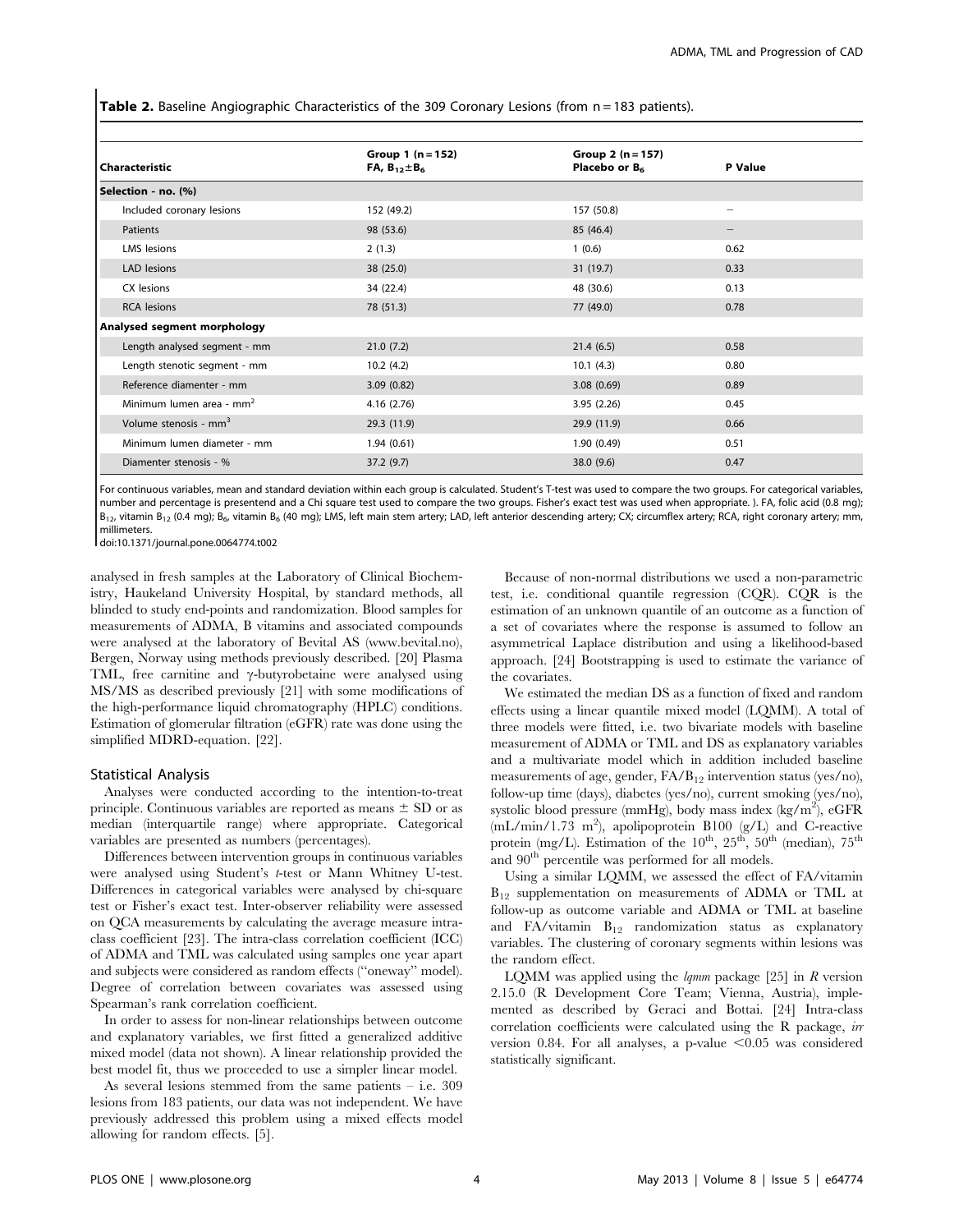

Figure 1. Asymmetric dimethylarginine, trimethyllysine and angiographic progression of coronary artery disease. The graph shows the regression line from a linear quantile mixed model. The two left panels show the relation between the asymmetric dimethylarginine (ADMA) and DS measured at follow-up, whereas the two right panels show the relation between trimethyllysine (TML) and DS at follow-up. The bivariate models (adjusted for baseline DS measurement) are on the top and the multivariate (adjusted for age, sex, folic acid/ $B_{12}$  intervention status, follow-up time, diabetes, smoking, systolic blood pressure, body mass index, estimated glomerular filtration rate (eGFR), apolipoprotein B100, C-reactive protein, ADMA or TML) at the bottom. The plasma level of either ADMA or TML is shown on the x-axis, with DS at follow-up on the y-axis. The solid line represents the regression line for the effect on median DS, while the others are displayed according to the legend. doi:10.1371/journal.pone.0064774.g001

#### Results

## Baseline Characteristics

Baseline demographic, clinical and laboratory characteristics (Table 1) showed higher systolic blood pressure, more extracardial disease as well as less statin and betablocker use in the B6/placebo group. Ninety-eight percent of the patients were treated with statins. Median (interquartile range [IQR]) age was 60.0 (14.0) years, 15.8% were women and 27.3% of the patients had a history of prior myocardial infarction. Median (IQR) serum total cholesterol was 5.0 (1.3) mmol/L, serum triglycerides 1.54 (0.87) mmol/L and serum CRP 2.0 (4.9) g/L. The median (IQR) concentrations were 0.51 (0.11)  $\mu$ mol/L for ADMA, 0.86 (0.36) mmol/L for TML and 10.3 (6.0) nmol/L for folate.

## Angiographic Findings

A total of 309 coronary lesions from 183 patients were finally identified by both observers to comply with the criteria for DS analysis, and angiographic characteristics are shown in table 2. We observed progression of CAD during follow-up as indicated by a statistically significant change in DS. Among 309 lesions median (95% CI) DS increased by 3.51 (2.26–4.76) percentage points  $(p<0.0001)$ .

# Angiographic Progression According to Plasma Asymmetric Dimethylarginine and Trimethyllysine

The main results are shown in table 3 as well as figure 1. Plasma levels of ADMA at baseline were, in the bivariate model, significantly related to DS at follow-up. Median (95% CI) DS increased by 14.57 (1.79–27.35) percentage points per  $\mu$ mol/L increase of ADMA (p-value 0.026). A similar statistically significant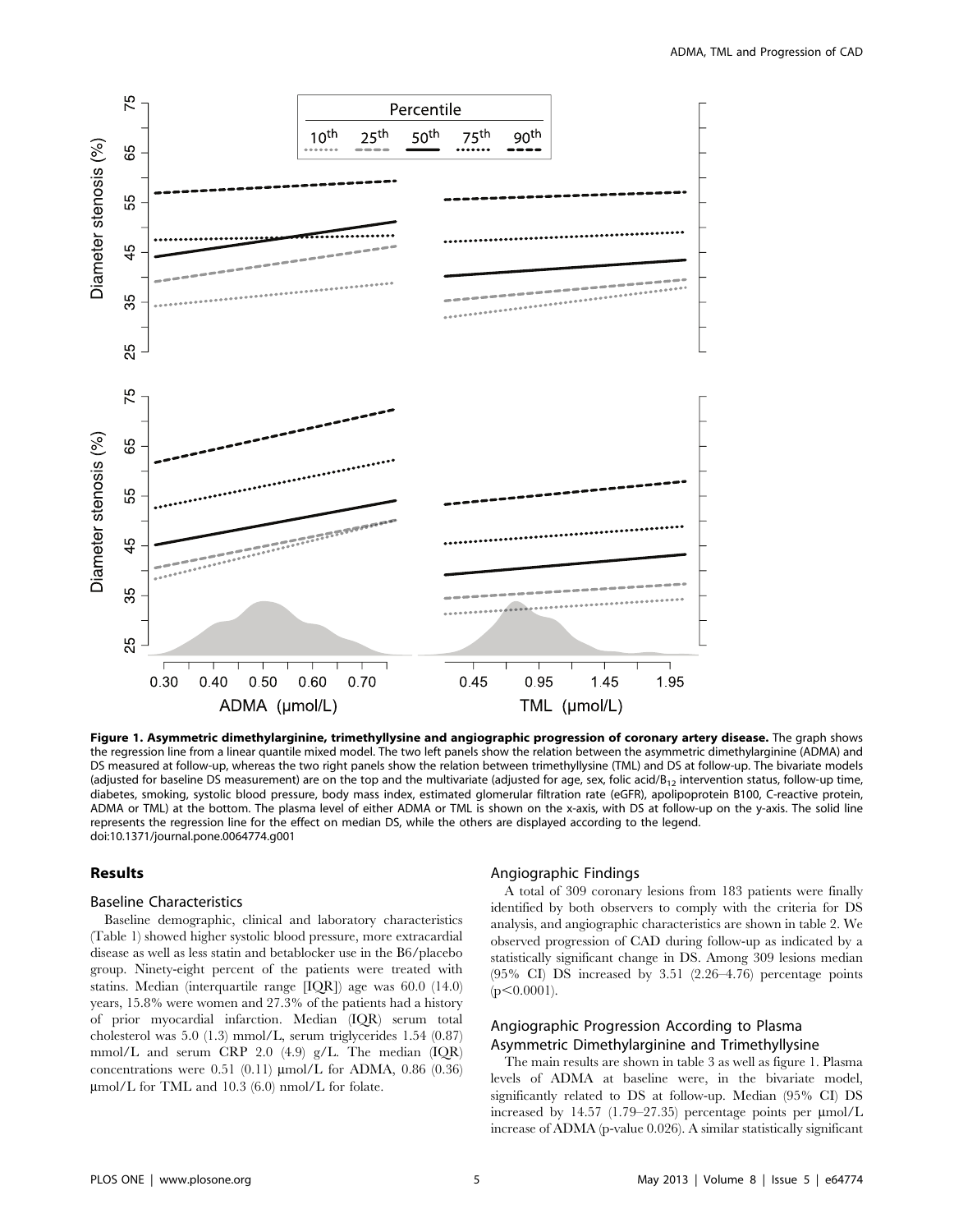Table 3. Diameter stenosis at follow-up according to plasma concentrations of asymmetric dimethylarginine and trimethyllysine<sup>a</sup>.

| Independent<br>l variable         | Effect estimates for each variable according to modeled percentile of diameter stenosis at follow-upb |      |                           |  |                                                                                                          |  |                              |      |                                      |      |
|-----------------------------------|-------------------------------------------------------------------------------------------------------|------|---------------------------|--|----------------------------------------------------------------------------------------------------------|--|------------------------------|------|--------------------------------------|------|
|                                   | $10^{th}$ (31.5% DS)                                                                                  |      | $25^{th}$ (35.0% DS)      |  | Median [50 <sup>th</sup> ]<br>$(40.0\% \text{ DS})$                                                      |  | 75 <sup>th</sup> (47.0% DS)  |      | $90^{th}$ (55.5% DS)                 |      |
| Bivariate ADMA model <sup>c</sup> |                                                                                                       |      |                           |  |                                                                                                          |  |                              |      |                                      |      |
| ADMA at baseline -<br>umol/L      | $9.63$ (-5.92-25.19) 0.22                                                                             |      | 14.63 (0.94-28.32) 0.04   |  | 14.57 (1.79–17.35) 0.03                                                                                  |  | $1.81 (-15.77 - 19.40) 0.84$ |      | $5.04 (-22.12 - 32.19)0.71$          |      |
| Bivariate TML model <sup>d</sup>  |                                                                                                       |      |                           |  |                                                                                                          |  |                              |      |                                      |      |
| TML at baseline -<br>µmol/L       | $3.11(0.64 - 5.58)$                                                                                   | 0.01 | $2.19(-0.22 - 4.60)$ 0.07 |  | $1.68$ (-0.15-3.52) 0.07                                                                                 |  | $1.00 (-2.35 - 4.34)$        | 0.56 | $0.78 (-4.32 - 5.89)$                | 0.76 |
| Multivariate mode <sup>e</sup>    |                                                                                                       |      |                           |  |                                                                                                          |  |                              |      |                                      |      |
| $ADMA - \mu mol/L$                |                                                                                                       |      |                           |  | 24.25 $(7.40-41.10)$ < 0.01 19.75 $(5.76-33.74)$ < 0.01 18.35 $(5.22-31.49)$ < 0.01 19.93 $(5.14-34.73)$ |  |                              |      | $<$ 0.01 22.07 (6.50–37.65) $<$ 0.01 |      |
| $TML - \mu mol/L$                 | $1.81 (-0.99 - 4.61) 0.20$                                                                            |      |                           |  | $1.73$ (-0.74-4.20) 0.17 2.47 (0.37-4.58) 0.02                                                           |  | $2.09(-0.69-4.87)$           |      | $0.14$ $2.72$ (-1.12-6.55) 0.16      |      |

DS, Diameter Stenosis; ADMA, asymmetric dimethylarginine; TML, trimethyllysine.

<sup>a</sup>Non-parametric linear quantile mixed-effects models of diameter stenosis at follow-up using Laplace distribution.

<sup>b</sup>Effect estimate given as regression coefficient (95% confidence interval) and p-value for change in percentage point diameter stenosis.

<sup>c</sup>The fixed effect in this model is ADMA and DS measured at baseline while the random effect is the clustering of arterial segments within a single patient. Estimates are presented as median (95% confidence interval). Standard error is estimated using bootstrapping.

<sup>d</sup>The fixed effect in this model is TML and DS measured at baseline while the random effect is the clustering of arterial segments within a single patient. Estimates are presented as median (95% confidence interval). Standard error is estimated using bootstrapping.

<sup>e</sup>The fixed effect in this model is DS measured at baseline, follow-up time in days, presence of diabetes, randomization (folic acid/B<sub>12</sub> vs no folic acid/B<sub>12</sub>) status at baseline, plasma TML at baseline, smoking status, age, gender, plasma ADMA at baseline, systolic blood pressure, body mass index, kidney function, apolioprotein B100 and C-reactive protein while the random effect is the clustering of arterial segments within a single patient. Standard error is estimated using bootstrapping. doi:10.1371/journal.pone.0064774.t003

effect was found in the  $25<sup>th</sup>$  percentile of DS, while in the  $10<sup>th</sup>$ ,  $75<sup>th</sup>$ and 90th percentile of DS there was non-significant relation to ADMA.

Plasma TML at baseline was statistically significantly related to DS at follow-up in the bivariate model at the  $10<sup>th</sup>$  percentile of DS, which increased by 3.11 (0.64–5.58) percentage point per  $\mu$ mol/L increase of TML (p-value 0.01). At the  $25<sup>th</sup>$ , median,  $75<sup>th</sup>$  and  $90<sup>th</sup>$ percentile of DS there was non-significant relation to TML.

In the multivariate model both ADMA and TML at baseline was independently associated with DS at follow-up (Table 3). The median DS increased by 18.35 (5.22–31.49) percentage points per  $\mu$ mol/L increase of ADMA (p-value 0.006) and 2.47 (0.37–4.58) percentage points per  $\mu$ mol/L increase of TML (p-value 0.021). ADMA was significantly related to the  $10^{th}$ ,  $25^{th}$ ,  $75^{th}$  and  $90^{th}$ percentile of DS, while TML was not. In addition, male gender, C-reactive protein and eGFR were significantly related to DS.

Inclusion of eGFR in the multivariate model increased both the estimates and level of significance for both ADMA and TML regarding estimation of DS. When adjusting for  $\gamma$ -butyrobetaine or carnitine in the multivariate model, no significant change to the ADMA or TML estimates or levels of significance occurred (data not shown). In separate analyses without inclusion of ADMA or TML, neither  $\gamma$ -butyrobetaine nor carnitine predicted DS in bi- or multivariate analysis.

At baseline, the mean (SD) length of the included lesions was 21.2 (6.8) mm with a reference diameter of 3.08 (0.75) mm, minimum lumen diameter 1.92 (0.55) mm while DS was 37.6 (9.6) %.

#### Assessment of Correlation between Covariates

At baseline Spearman's ranks correlation coefficient between ADMA and TML was  $0.27$  (p-value  $\leq 0.0001$ ). ADMA showed the following correlation coefficients with other covariates:  $\gamma$ butyrobetaine  $0.29$  (p-value  $\leq 0.0001$ ), carnitine 0.08 (p-value 0.15), creatinine 0.17 (p-value 0.003) and eGFR  $-0.35$  (p-value  $\leq 0.0001$ ). TML significantly correlated (all p-value  $\leq 0.0001$ ) with  $\gamma$ -butyrobetaine, carnitine, creatinine and eGFR with a correlation coefficient of 0.41, 0.22, 0.28 and  $-0.26$  respectively.

In addition,  $\gamma$ -butyrobetaine correlated with carnitine 0.42 (pvalue  $\leq 0.0001$ ), eGFR 0.42 (p-value  $\leq 0.0001$ ) and creatinine 0.54  $(p$ -value  $\leq 0.0001$ ). Carnitine did not significantly correlate with eGFR (0.08; p-value 0.14) or creatinine (0.01; p-value 0.80).

# Asymmetric Dimethylarginine and Trimethyllysine According to B Vitamin Supplementation

Cumulative distribution frequency plots showing the differences in ADMA and TML between baseline and follow-up during the Bvitamin treatment are shown in figure 2 for both intervention groups. By visual inspection there was no apparent difference between baseline and follow-up measurements of neither ADMA nor TML levels between the two treatment groups. In LQMM,  $FA$ /vitamin  $B_{12}$  treatment did not result in a statistically significant change in ADMA levels for the  $25<sup>th</sup>$ , median,  $75<sup>th</sup>$  or  $90<sup>th</sup>$ percentile. The 10<sup>th</sup> percentile of ADMA did however increase with 0.040 (0.002-0.078)  $\mu$ mol/L in patients receiving FA/vitamin  $B_{12}$  (p-value 0.04). No percentile  $(10^{th}, 25^{th}, \text{median}, 75^{th}, \text{or } 90^{th})$ of TML was altered by FA/vitamin  $B_{12}$  treatment. Vitamin  $B_6$ treatment did not alter either ADMA or TML levels (data not shown).

#### Intra-individual Stability of Biomarkers

Repeated measurements of ADMA and TML were available. One-way intra-class correlation coefficient (ICC) was 0.54 (95% CI 0.43–0.64) for ADMA and 0.37 (95% CI 0.24–0.49) for TML.

#### Patient Follow-up

Patients were followed for median (IQR) 316 (78) days. At substudy end, patients assigned to FA/vitamin  $B_{12}$  had lowered homocysteine levels by 24.8% whereas patients receiving vitamin  $B<sub>6</sub>$  alone or placebo had unchanged homocysteine levels compared to baseline).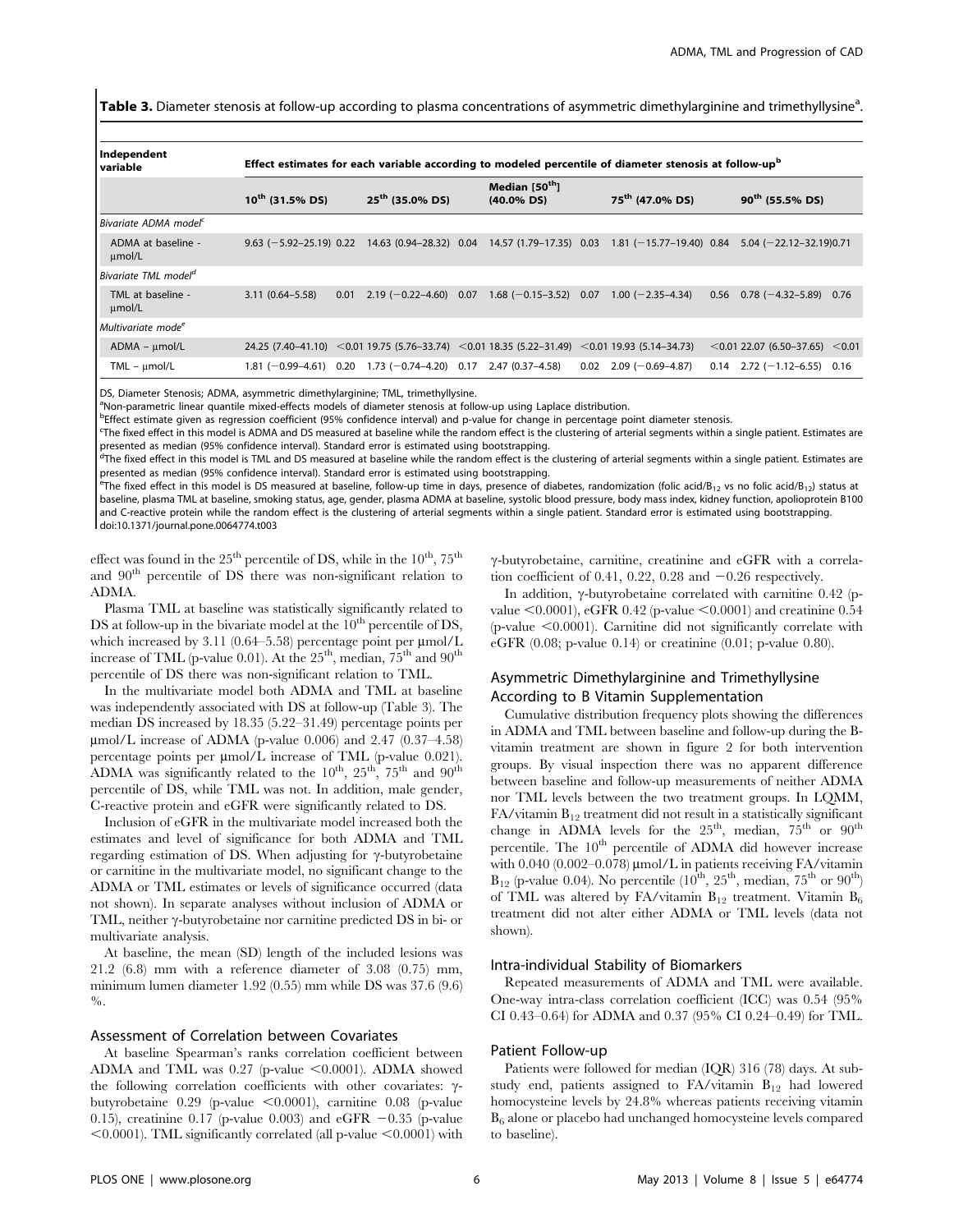

Figure 2. Asymmetric dimethylarginine and trimethyllysine before and after supplementation with folic acid/vitamin  $B_{12}$ . The graph shows empirical cumulative distribution frequencies for asymmetric dimethylarginine on the left and trimethyllysine on the right. Patients receiving folic acid/B<sub>12</sub> are displayed on the top, while patients receiving placebo or B<sub>6</sub> on the bottom. Time of measurement is shown as baseline (solid line) and follow-up (dashed line) after a median of 10.5 month. doi:10.1371/journal.pone.0064774.g002

#### Discussion

In the current substudy of a large randomized clinical trial with moderate doses of oral FA and vitamin  $B_{12}$  we followed 183 patients treated with PCI for angiographic progression of CAD in non-treated lesions for a median of 10.5 months. A total of 309 coronary artery lesions as well as plasma levels of ADMA and TML were evaluated at both baseline and follow-up. Baseline levels of ADMA and TML was however independently associated with angiographic progression of CAD as measured by DS at follow-up in multivariate statistical models, with ADMA showing the strongest relationship.  $FA/\text{vitamin } B_{12}$  supplementation did not alter median ADMA or TML at follow-up.

In accordance with previous studies we found ADMA to be associated with increased risk of CVD, [11–14] an effect mainly thought to be mediated through inhibition of NOS and subsequent endothelial dysfunction. [11] ADMA was independently associated with angiographic progression of CAD over a wide distribution of DS using a multivariate model – i.e. the adverse effect of elevated ADMA was similar in respect to both the effect estimate and level of significance across the  $10^{th}$ ,  $25^{th}$ ,  $50^{th}$ . 75th and 90th percentile of DS. To our knowledge this association has not previously been shown for de novo atherosclerosis.

Like ADMA, TML is produced through post-translational methylation of amino acids in nuclear proteins [16] and subsequent release through proteolysis; yet associations of TML with CVD have not been addressed. Both previous speculations [9] and emerging evidence [6,26,27] suggest that epigenetic alterations of chromatin is relevant to the development and progression of atherosclerosis. Plasma levels of TML, in our material, were associated with angiographic progression of disease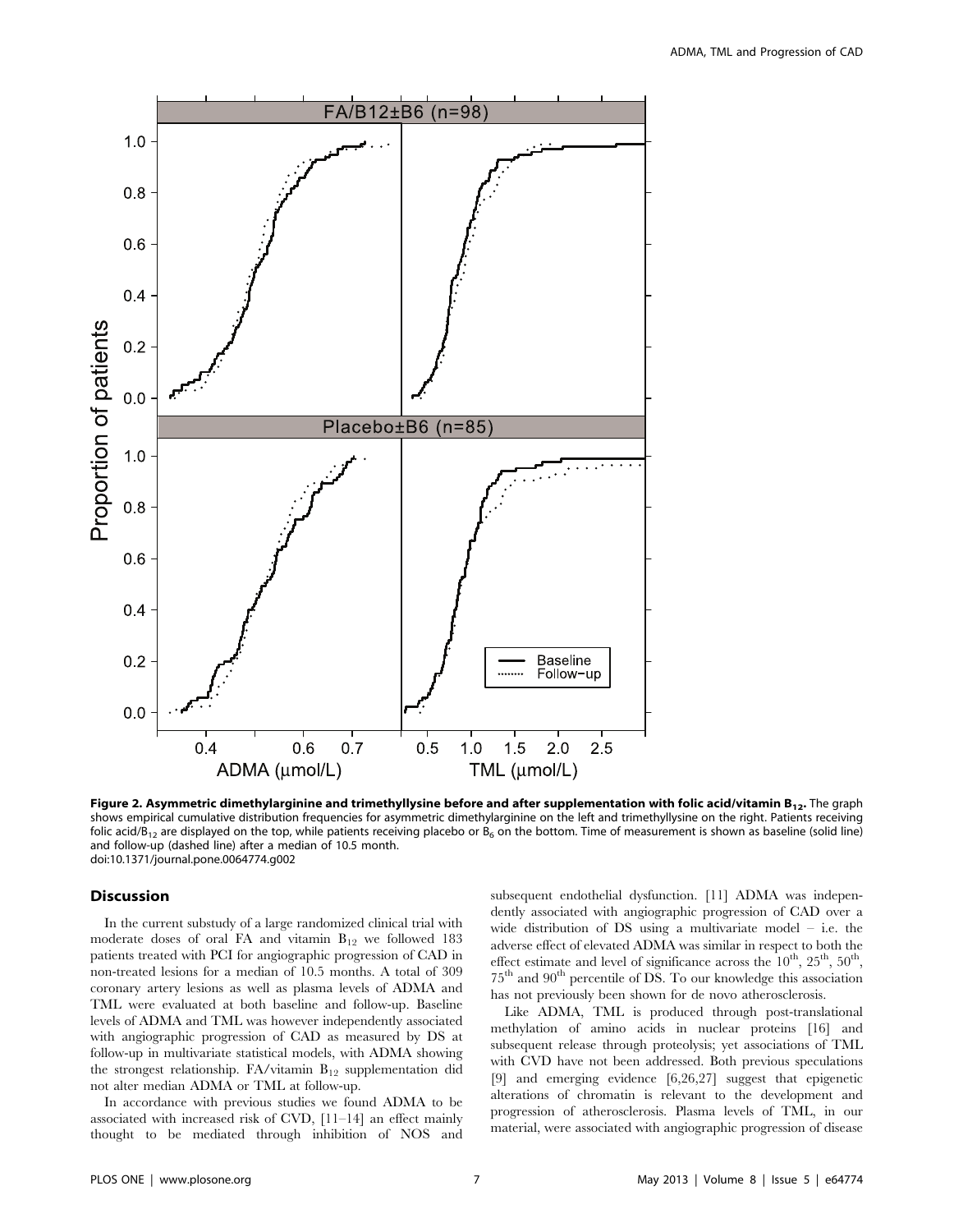when we studied median DS in a multivariate model, but the effect was only borderline statistically significant in a bivariate model. In contrast to ADMA, TML levels is most likely dependent upon kidney function because TML availability is probably the ratedependent step in carnitine biosynthesis, or at least TML clearance. [15,28] Inclusion of eGFR in our multivariate models did however not substantially alter the TML effect; neither did inclusion of carnitine precursor  $\gamma$ -butyrobetaine or carnitine, suggesting that the observed association between TML and CAD progression is not confounded by neither kidney function nor metabolites of carnitine biosynthesis. Accordingly, carnitine metabolites did not predict CAD progression in a separate analysis.

While the adverse CVD-consequence of ADMA has been linked to NO inhibition, there is no indication that TML acts by a similar mechanism. It is known that FA supplementation increases the availability of SAM and it has recently been shown that FA supplementation induces aberrant DNA methylation in vitro [7] Increased SAM, induced by FA, may enhance methylation of histones, but data supporting such effects have not been published. Histone methylation can be either mono-, di- or trimethylated, all of which can alter gene expression. [6] Since di- and trimethylated histones are precursors for ADMA and TML respectively, one could speculate if levels of ADMA and TML reflect global histone hypermethylation.

While we have previously reported a possible detrimental effect of FA treatment in a sub-group of patients, [5] we were unable to prove an association between treatment with  $FA/\tilde{\text{v}t}$  and plasma levels of either TML or ADMA. Thus, this observation does not substantiate a possible relationship between histone hypermethylation and plasma levels ADMA or TML.

Because QCA is a lumenogram, it provides no coronary plaque information, for which intravascular ultrasound imaging or optical coherence tomography would be appropriate. However, QCA is considered an accurate method of measuring progression or regression of coronary atherosclerosis over time [29] as well as being a reliable predictor of in-trial and post-trial clinical events [18,19,30] and in some respect possibly superior to intravascular ultrasound imaging. [31] Another limitation is the lack of data on global DNA or histone methylation status which makes us unable to conclude whether TML or ADMA reflect enhanced methylation during supplementation with FA. While FA has shown to induce DNA hypermethylation, [7] effect on histone methylation following treatment with FA has not been reported.

Our study is amongst the larger studies using QCA [18,19,32,33]. By performing all QCA analyses twice by 2

#### References

- 1. Ebbing M, Bleie O, Ueland PM, Nordrehaug JE, Nilsen DW, et al. (2008) Mortality and Cardiovascular Events in Patients Treated With Homocysteine-Lowering B Vitamins After Coronary Angiography: A Randomized Controlled Trial. JAMA 300: 795–804.
- 2. Ebbing M, Bønaa KH, Arnesen E, Ueland PM, Nordrehaug JE, et al. (2010) Combined analyses and extended follow-up of two randomized controlled homocysteine-lowering B-vitamin trials. J Intern Med 268: 367–382.
- 3. Celik T, Iyisoy A, Yuksel UC, Isik E (2008) Homocysteine-lowering vitamins and cardiovascular mortality: Are they really effective? Int J Cardiol 128: 432–433.
- 4. Ebbing M, Bønaa K, Nygård O, Arnesen E, Ueland PM, et al. (2009) Cancer incidence and mortality after treatment with folic acid and vitamin B12. JAMA 302: 2119–2126.
- 5. Løland KH, Bleie Ø, Blix AJ, Strand E, Ueland PM, et al. (2010) Effect of Homocysteine-Lowering B Vitamin Treatment on Angiographic Progression of Coronary Artery Disease: A Western Norway B Vitamin Intervention Trial (WENBIT) Substudy. Am J Cardiol 105: 1577–1584.
- 6. Handy DE, Castro R, Loscalzo J (2011) Epigenetic Modifications. Circulation 123: 2145–2156.

technicians and averaging the results, the precision of data analysis was increased. DS was chosen as the appropriate variable, since it, in contrast to minimum lumen diameter, is a relative measurement, thus reducing any potential calibration errors between the baseline and follow-up angiograms. In addition the statistical methods applied allow us to reduce the number of data assumptions. Mixed effects modeling was applied to adjust for the intra-patient correlation between coronary artery lesions, and quantile regression was used to enable non-parametric model allowing for untransformed data without having to assume normality; both methods leading to greater statistical robustness. [24] LQMM also allowed us to model the entire distribution of the outcome variable presenting a more total and unselected view of the data and illuminating any possible tail effects. [34] The modest ICCs of 0.37 for TML and 0.54 for ADMA, may be related to strict metabolic regulation [35] and the influence of life-style factors such as diet and physical activity on plasma levels. Since risk estimates based single measurements tends to underestimate the true effect due to regression dilution one could suspect that the ''true'' relationships of ADMA and TML with DS are even stronger. [36].

In this prospective study of patients with established CAD both ADMA and TML was significantly and independently associated with angiographic progression of CAD in multivariate statistical models, although with a slight asymmetrical effect for TML and with ADMA showing the strongest relationship. However, moderate doses of FA and vitamin  $B_{12}$  did not alter the plasma levels of ADMA or TML except those in the lower 10<sup>th</sup> percentile of ADMA. Since degradation of methylated proteins such as histones is the sole source of TML and ADMA, one could speculate whether ADMA and TML are markers of global histone methylation. Further investigation should aim at identifying (lifestyle) determinants of plasma TML, effect on cardiovascular end-points and whether TML levels modify the effect of B-vitamin treatment.

#### Acknowledgments

We would especially like to thank Reinhard Seifert for statistical input and Torunn Eide for her analyses of TML, carnitine and  $\gamma$ -butyrobetaine.

## Author Contributions

Conceived and designed the experiments: ON JEN PMU OB. Performed the experiments: ON OB KHL ES AS. Analyzed the data: KHL HB OB ES PMU AS JEN ON. Contributed reagents/materials/analysis tools: ES AS. Wrote the paper: KHL HB OB ON PMU.

- 7. Charles M, Johnson I, Belshaw N (2012) Supra-physiological folic acid concentrations induce aberrant DNA methylation in normal human cells in vitro. EPIGENETICS 7: 689–694.
- 8. Jung AY, Smulders Y, Verhoef P, Kok FJ, Blom H, et al. (2011) No Effect of Folic Acid Supplementation on Global DNA Methylation in Men and Women with Moderately Elevated Homocysteine. PLoS ONE 6: e24976.
- 9. Loscalzo J (2006) Homocysteine Trials Clear Outcomes for Complex Reasons. N Engl J Med 354: 1629–1632.
- 10. Cheung P, Lau P (2005) Epigenetic Regulation by Histone Methylation and Histone Variants. Mol Endocrinol 19: 563–573.
- 11. Cooke JP (2004) Asymmetrical Dimethylarginine. Circulation 109: 1813–1818.
- 12. Valkonen V-P, Päivä H, Salonen JT, Lakka TA, Lehtimäki T, et al. (2001) Risk of acute coronary events and serum concentration of asymmetrical dimethylarginine. Lancet 358: 2127–2128.
- 13. Schnabel R, Blankenberg S, Lubos E, Lackner KJ, Rupprecht HJ, et al. (2005) Asymmetric Dimethylarginine and the Risk of Cardiovascular Events and Death in Patients With Coronary Artery Disease. Circ Res 97: e53–e59.
- 14. Böger RH, Sullivan LM, Schwedhelm E, Wang TJ, Maas R, et al. (2009) Plasma Asymmetric Dimethylarginine and Incidence of Cardiovascular Disease and Death in the Community. Circulation 119: 1592–1600.